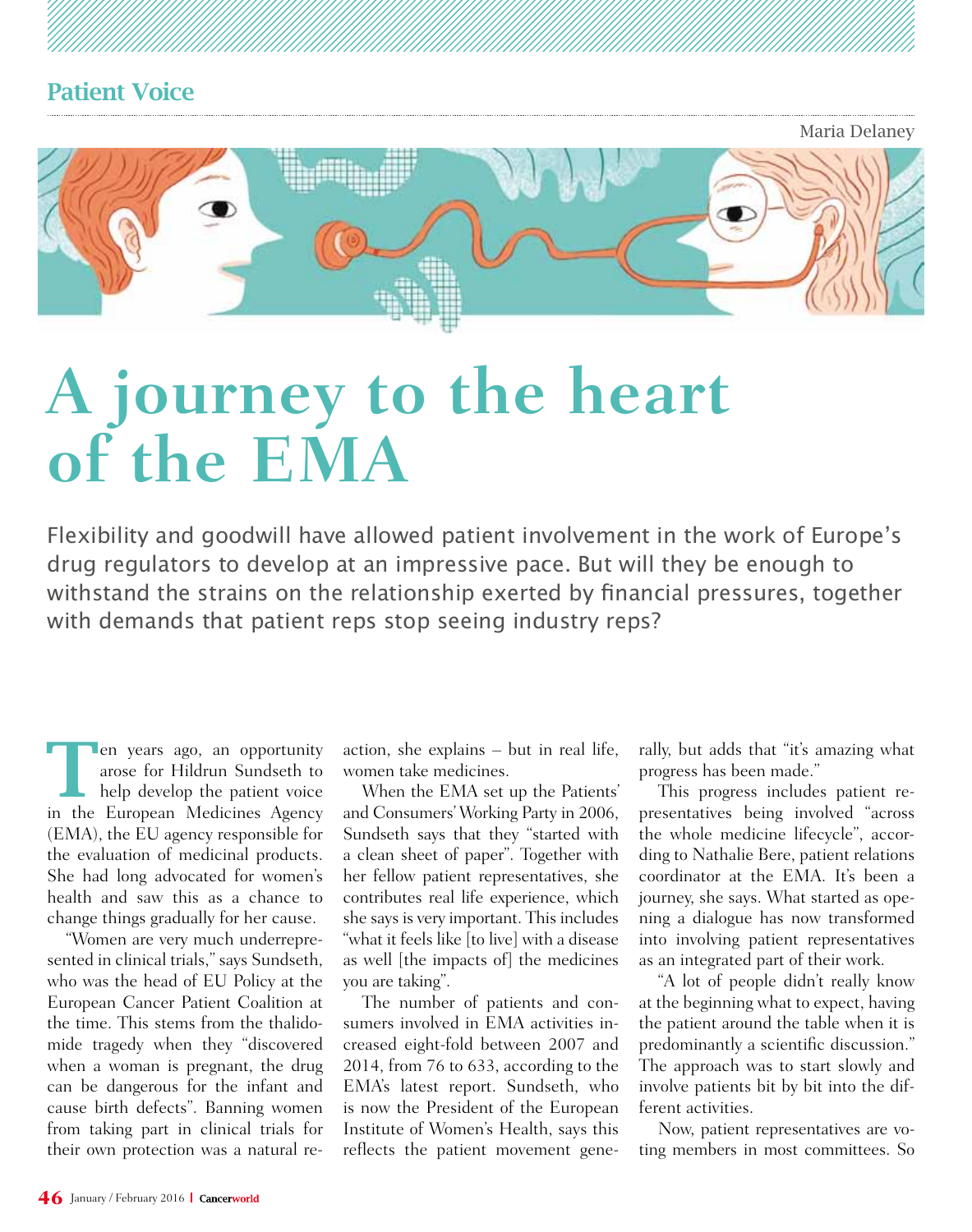

Source: European Medicines Agency

far, however, they have no seat at the table where the recommendations on marketing approval and other issues are decided – the Committee for Medicinal Products for Human Use (CHMP) – and that is where their sights are now set.

"We would very much like to be part of the CHMP," says David Haerry, an HIV/ AIDS patient advocate who co-chairs the Patients' and Consumers' Working Party, adding that, "In other committees the patients are very much part of the game." Sundseth agrees. "We've pushed for a very long time to get involved in the CHMP," she says.

As Bere points out, patient representatives already have some input into CHMP assessments via their involvement in scientific advisory group meetings, which are convened by the CHMP (see panel overleaf), but the EMA is open to discussion on how to improve the process.

A pilot is currently underway in which patients take part in the CHMP process as experts on benefit–risk assessments,

and other ways of consulting patients through the CHMP are also being explored. Haerry expects this trial period to be over next year, after which the interaction will be analysed to see how to move forward.

#### Penalties of participation

Achieving high-level input into EMA's decision making processes is not just about getting formal access, however. There is also the problem of financial sustainability for the patient representatives who bring their knowledge and expertise to the table, and this problem is growing more acute as the extent and level of their involvement increases.

"Patients contribute mostly as volunteers, which means we are not paid," explains Haerry. "It is an issue when you are part of a busy committee like the Pharmacovigilance Risk Assessment Committee." He has calculated that

patient representatives need to spend between six and eight days per month to keep up-to-date with the workings of such a committee.

Currently patient representatives are compensated for expenses such as travel and meals, but not for lost time. Haerry, who has been involved in the EMA since the inception of the Patients' and Consumers' Working Party, says "you cannot expect people to do this for free," but adds that no solution has been found to date.

"This is something that we're aware of," says the EMA's Bere. "We rely very much on voluntary work from a lot of patients, and it is obviously very much appreciated." She adds that the EMA are constantly investigating to see if there are ways to compensate patient representatives further, but there's nothing concrete as yet.

The European Institute of Women's Health is campaigning for patient organisations to be funded for their work. Sundseth argues that they are providing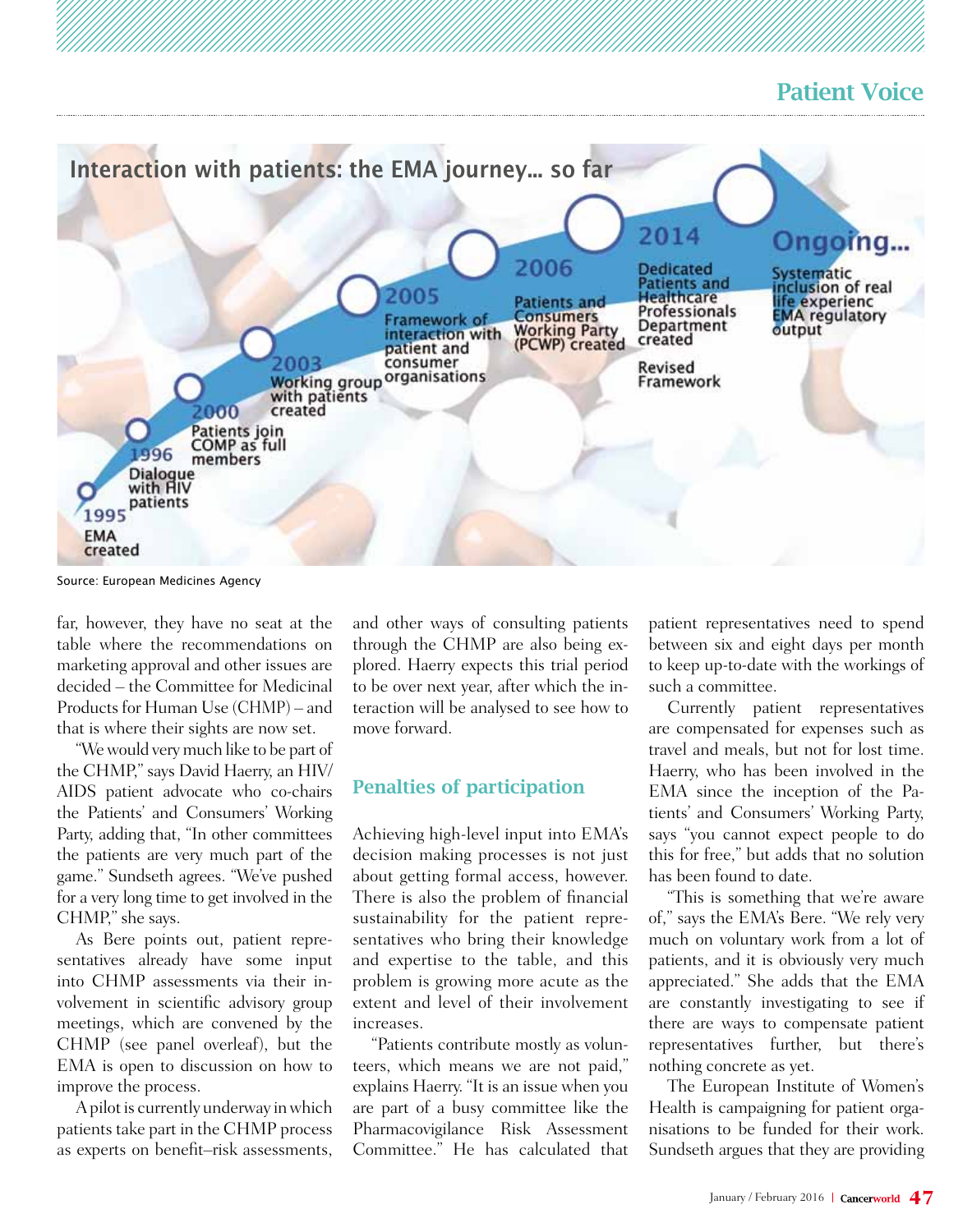a public service, and sees the lack of funding as a legacy issue. When the EMA and European Parliament proposed the amendment to consult patient organisations in the process, she says, they didn't think about how to do it, and "there is no funding for these patient organisations to interact with the agency," as a result.

This is not an issue in some other jurisdictions. The US regulators, the FDA, pay a salary to patient representatives for the time they spend in meetings, in addition to paying for expenses. Most members of FDA advisory committees are appointed as 'special government employees'. The EMA can't pay patients, according to Bere, because "we don't currently have the legal basis for that."

To resolve this issue, a change in EU legislation may be required. Sundseth says this will most likely be at least a five-year process, but she feels "that's something we could do."

Lack of funding not only affects individual patient representatives, who give up their time to attend meetings or committees, but also patient organisations who work or want to work with the EMA. "If you want to have total transparency, and patient organisations that are independent from industry, you have to support them with funding," argues Sundseth.

Currently, there is a set of eligibility criteria against which patient and consumer organisations must be evaluated before they are eligible to work with the EMA. The criteria, as spelt out in a recent EMA report, include a "limitation of the amount of funding that organisations can receive from a single pharmaceutical company, the publication of their yearly financial accounts and adherence to a code of conduct/ rules with regards to the relations of an organisation with industry."

The lack of EMA funding can make it hard to meet the criteria, particularly for small, relatively new organisations, such as Melanoma Patient Network Europe. Bettina Ryll, who founded this network three years ago, says that ideally their funding would be split evenly between the regulator, pharmaceutical companies and

#### **Patient representatives and the CHMP**

The Committee for Medicinal Products for Human Use (CHMP) sets up scientific advisory groups, as and when they may be required, to provide advice in connection with the evaluation of specific medicines or treatments.

These advisory groups are made up of European experts, including patient representatives. In recent years, almost all scientific advisory group meetings (82% in 2013) included at least one patient representative.

The eight scientific advisory groups currently running encompass areas such as oncology, vaccines, neurology and cardiovascular issues. They are convened for a variety of reasons including where issues may be controversial or involve complex technical assessments, or where major public health interests are expected.

For oncology, typical questions

that scientific advisory groups are asked to consider include:

- Whether benefit–risk is negative or marginally positive
- How clinical meaningful are the benefits
- The clinical impact of risks
- Need for further studies
- • Guidelines

Patient interactions at these advisory group meetings have proved useful, according to the EMA. They provide a patient perspective to discussions about a medicinal product as well as providing insights into acceptable levels of associated risks. A 2011 survey of patient representatives showed that almost all felt their views were taken into account, and were able to follow the discussions at the meetings.

In September 2014, a pilot project was launched by the EMA to involve patients in the CHMP's assessment of the benefits and risks of medicines. This pilot is intended to mark the next step in bringing patients' views and values to the assessment of medicines throughout their lifecycle.

The first medicine to be included in this pilot was Scenesse, a treatment for erythropoietic protoporphyria, a rare genetic blood disorder that causes intolerance to light. During the approval process, two patients shared their experiences of living with the condition and answered questions from the CHMP. Their inputs were considered by the CHMP as part of its assessment of the treatment.

To date, there have been three cases of patient involvement as part of this pilot. A recent CHMP report said that "involvement of patients has been a learning curve and has improved with experience." It added that, to complete the pilot, at least two to three more cases are needed before being able to deliver a sufficient analysis.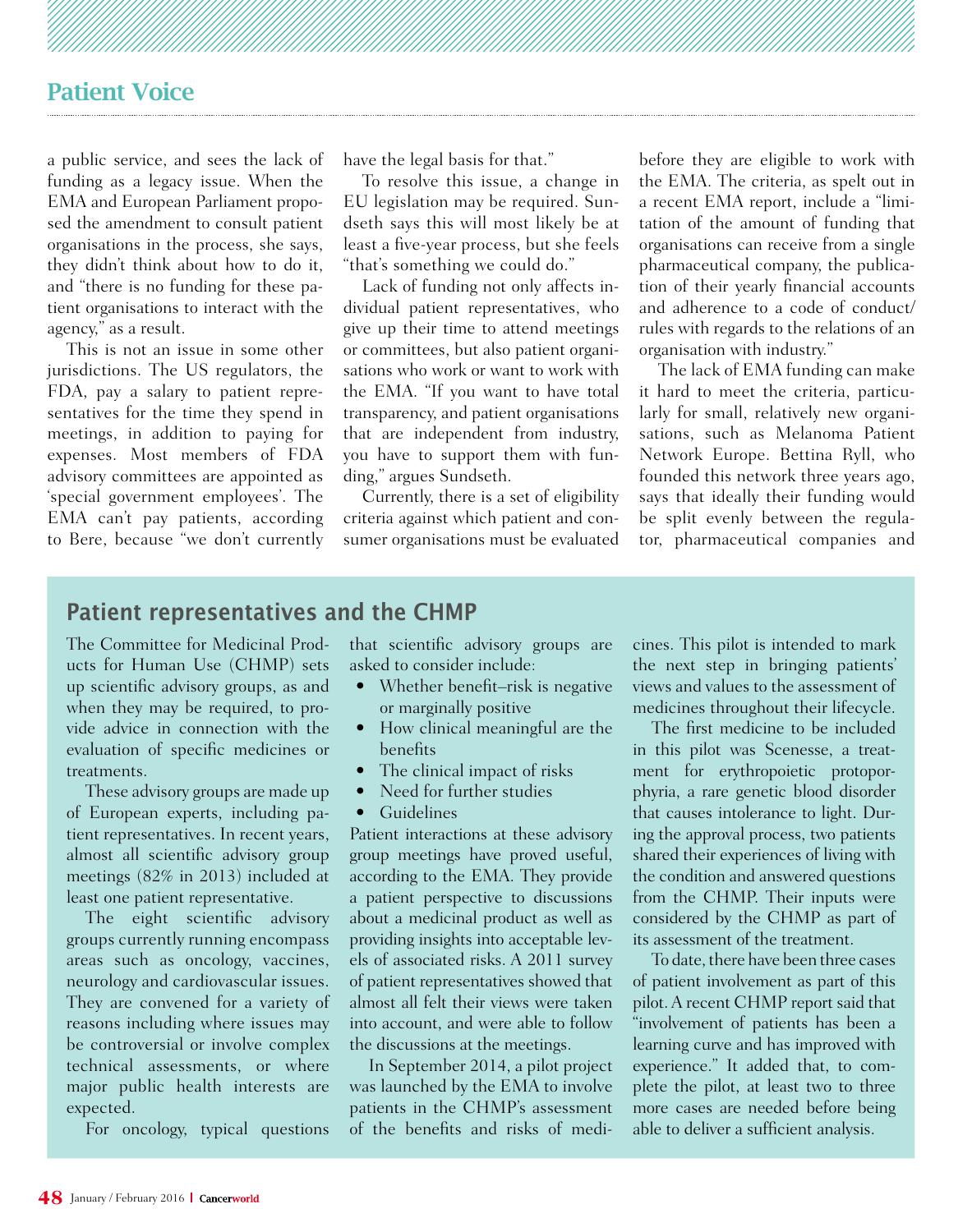health-technology assessment bodies, but this is not possible as the EMA doesn't fund advocacy.

Since Ryll founded the new network, she is "personally no longer eligible" to take part in certain EMA activities, due to industry funding. "We all have the problem that we rely on pharma funding. It's nearly impossible to get other funding, especially as a starting non-profit."

Haerry, the Patients' and Consumers' Working Party co-chair, says that this is an ongoing discussion, and feels "it has taken some unfortunate turns." Transparency is essential, he says, but he points out that EMA rules about interaction between patient representatives and pharmaceutical companies also mean that those who do work on EMA committees often have to restrict the advocacy work they do outside of the EMA.

He cites his own local work as an example. "In Switzerland, I work on a few things that nobody else in my country works on, so it is important that I can do my local work while being at the agency."

Under the current criteria, however, he cannot attend local advisory meetings with industry, which means an opportunity for patients' interests to be heard and taken on board by industry is being missed.

This may not be an issue at the European level, as other representatives can attend, but it is certainly a problem at country level. "Some of our patient [representatives] are quite rare birds," Haerry points out.

He argues that the European Commission either needs to start funding patient organisations or the overall eligibility criteria need to be looked at again. "As long as the information is out and the organisations are transparent, I don't really see this [as an] issue."



The Patients' and Consumers' Working Party. Patient communities welcome greater involvement – but not the expectation that their expert input should be entirely unpaid

#### A flexible approach

EMA's Bere says that patients are considered to be experts, and every expert coming to work at the EMA has to declare their interests and have these looked at prior to being involved. She stresses, however, that there are flexibilities. "It depends which activity you want to take part in, and what kind of interactions [with industry] there have been."

For rare diseases, where patient advocates can be particularly thinly spread, there is also an option, which they call an 'expert witness'. This allows patient advocates who have some interactions with industry to come and participate in a discussion and to share their views, with some restrictions.

Even when patients are ruled out due to conflict of interest, or their organisation is deemed ineligible, it is still possible to have some interaction with the EMA, and also take part in certain projects. One such example is a benefit–risk pilot, which is being undertaken by Melanoma Patient Network Europe.

"We have established a really con-

structive relationship [with the EMA] based on this pilot project," explains Ryll. The network's relationship with the EMA began when Ryll invited them to a conference on adaptive licensing, a new way to approach clinical trials for cancers such as stage IV melanoma.

Her interest in this step-by-step approach to licensing began when her husband took part in a number of randomised trials before he died of melanoma. Ryll says these trials were violating the Helsinki Declarations governing ethical research, as "one arm was better than the other" – the experimental treatment having already been shown to be highly efficacious at the phase 1 stage. She feels that, "from a patient perspective, that's obviously not acceptable."

Ryll organised an initial conference on clinical trial designs in 2014 (http:// tinyurl.com/trials-we-want). Since then, she says, the Network and the EMA have "achieved a really good mutual understanding".

It was this relationship that led to the benefit–risk pilot project, which involved a survey of patients with stage IV melanomas, carers and advocates. It also included a group of regulators.